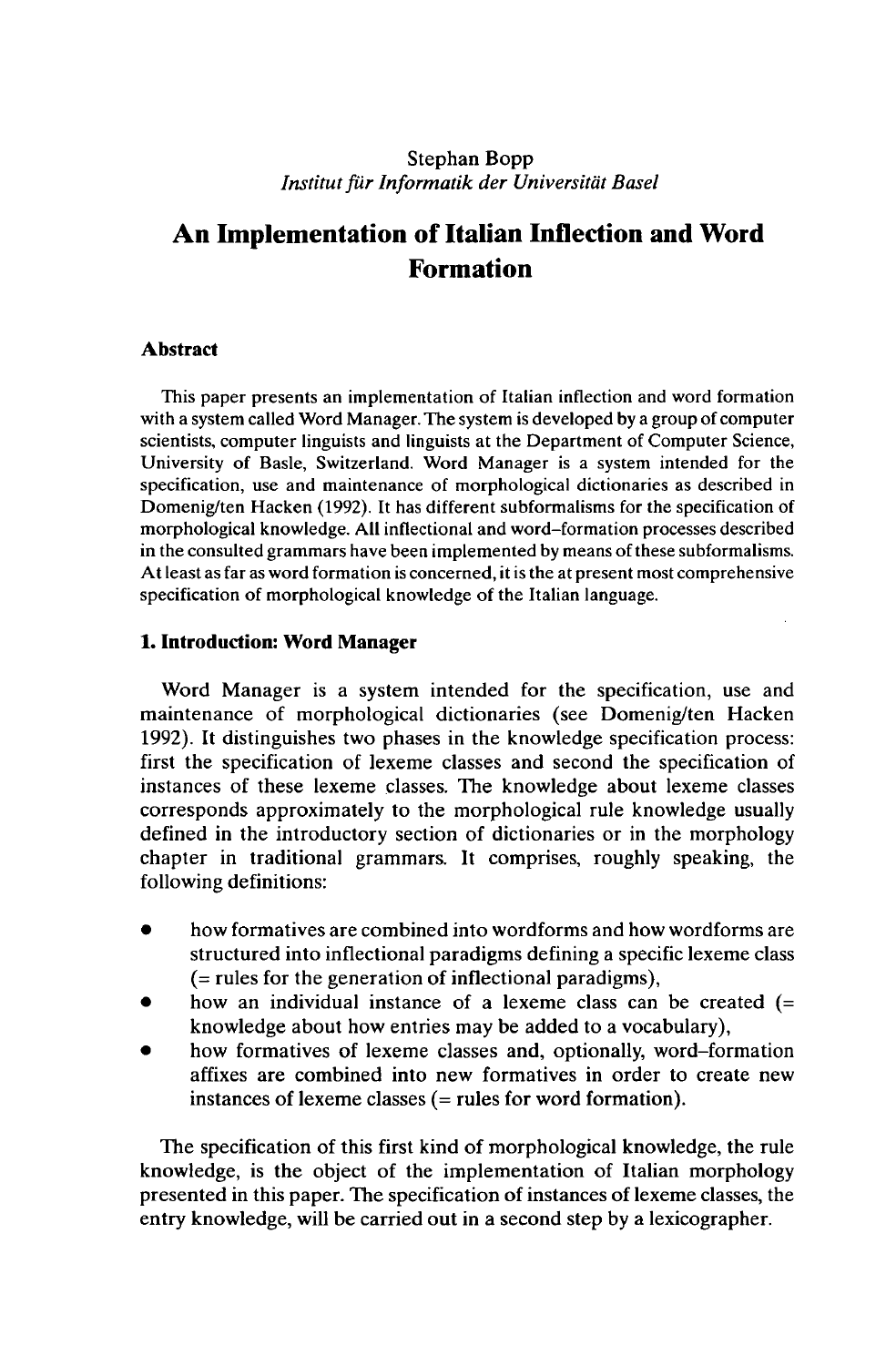Within the specification of the conceptual morphological knowledge, Word Manager distinguishes several subformalisms for the definition of different kinds of formatives and rules. *Inflectional Rules* define how *Inflectional Formatives* (e.g. stems, inflectional affixes) are combined into wordforms and wordforms into inflectional paradigms. *Word-Formation Rules* define how *Inflectional Formatives* and, optionally, *Word-Formation Formatives* (e.g. derivational affixes) are combined into new Inflectional Formatives. Furthermore, there are so-called *String Rules* which are similar -though not identical — to the two-level rules in Koskenniemi's two-level model (Koskenniemi 1983): they allow the formatives used for the construction of wordforms to be defined as linguistically motivated abstractions by ensuring that the combinations of formatives are mapped onto correct orthographic (surface) representations of wordforms.

The implementation of the Italian inflection and word formation comprises, under a strictly synchronical point of view, all the productive inflectional and word-formation processes of contemporary standard Italian described by the different sources (Garzanti 1987, Schwarze 1988, Serianni 1988).

# **2. Inflection**

**2.1. Nouns**

Italian noun inflection is divided into different regular and irregular lexeme classes according to the inflectional suffixes the respective stems are combined with. Each lexeme class is defined by an Inflectional Rule (IRule) that specifies its inflectional paradigm. The nouns are only inflected for number. Generally, a gender feature is attributed individually to each entry. The IRule for the nouns of the +o/+i-class (e.g. 'ragazzo - ragazzi' *boy boys*) combines a noun stem with the singular suffix '-o' to the singular form of the lexeme and the same stem with the plural suffix '-i' to its plural form. The citation-form is the wordform of the singular:

|                                          | Italian: (RIRule N-Regular +o/+i) |
|------------------------------------------|-----------------------------------|
|                                          |                                   |
| citation-forms<br>$(1Cat N-Stem. +o/+i)$ | (ICat N-Suffix.+o)(Num Sing)      |
| ฒxาปี∽ forms<br>(ICat N-Stem.+o/+i)      | (ICat N-Suffix.+o)(Num Sing)      |
| (ICat N-Stem.+o/+i)                      | (ICat N-Suffix.+i)(Num Plur)      |
|                                          |                                   |
| CL-USER                                  |                                   |

Fig. 1: Regular Inflectional Rule, Regular Nouns of the +o/+i-Class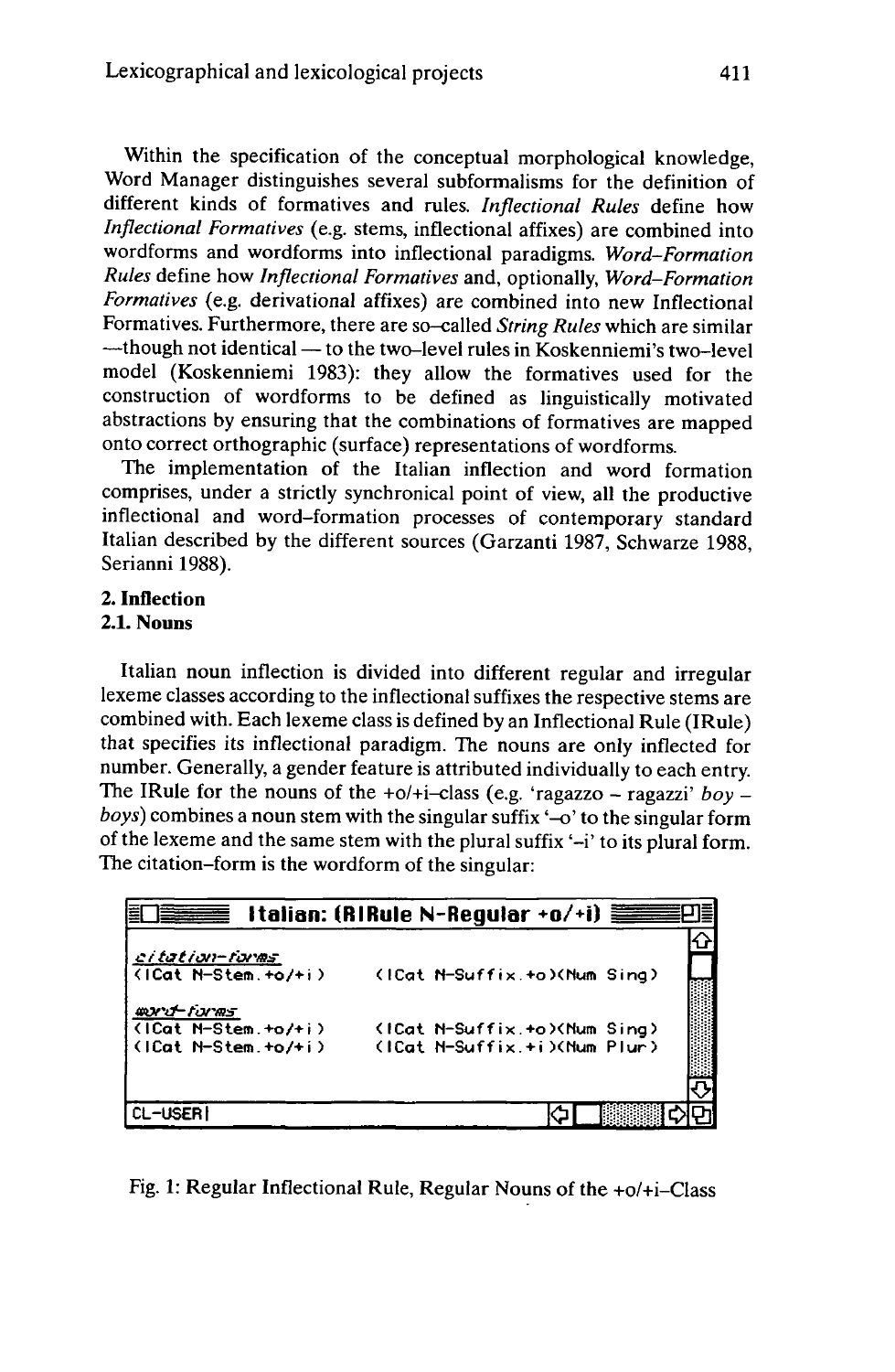The suffixes are defined as*fully specified formatives,* i.e. their strings and their qualifying features are defined within the specification of the rule knowledge:

|                  |     | fully specified Iformatives |  |  |
|------------------|-----|-----------------------------|--|--|
| "+o" "o"         |     | (ICat +o)(Num Sing)         |  |  |
| $-14.17 - 11.17$ |     | $(1Cat + i)(Num$ Plun)      |  |  |
| $+$ "+a"         | "a" | (ICat +a)(Num Sing)         |  |  |
|                  | "e" | (ICat +e)(Num Plur)         |  |  |
| <b>CL-USERI</b>  |     |                             |  |  |

Fig. 2: Fully Specified Inflectional Formatives, Noun Suffixes

The stems are defined as *underspecified formatives,* i.e. only their qualifying features are defined within the specification of the rule knowledge:

| Ę       |                                    |  |
|---------|------------------------------------|--|
|         | underspecified IFormatives         |  |
|         | $(1Cat + 0/+i)$<br>$(1Cat + a/+e)$ |  |
|         | $(1Cat +a/+i)$<br>$(1Cat + 0/+a)$  |  |
|         | $(1Cat +e/+i)$                     |  |
| CL-USER |                                    |  |

Fig. 3: Underspecified Inflectional Formatives, Noun Stems

The underspecified formatives are the key to the definition of how entries can be made to the dictionary. An IRule can only be fired when all formatives defined in it are fully specified. To make an entry into the above-mentioned noun class, one has to specify the strings of the underspecified formatives occurring in the IRule, i.e. the string of the noun stem. After the specification of the string"ragazz" for the stem (and a gender feature), the IRule has all the information it needs to generate the new entry:

| "ragazzo" (Cat N) (Gender M) |            |
|------------------------------|------------|
| "ragazz+o""ragazzo"          | (Num Sing) |
| "ragazz+i""ragazzi"          | (Num Plur) |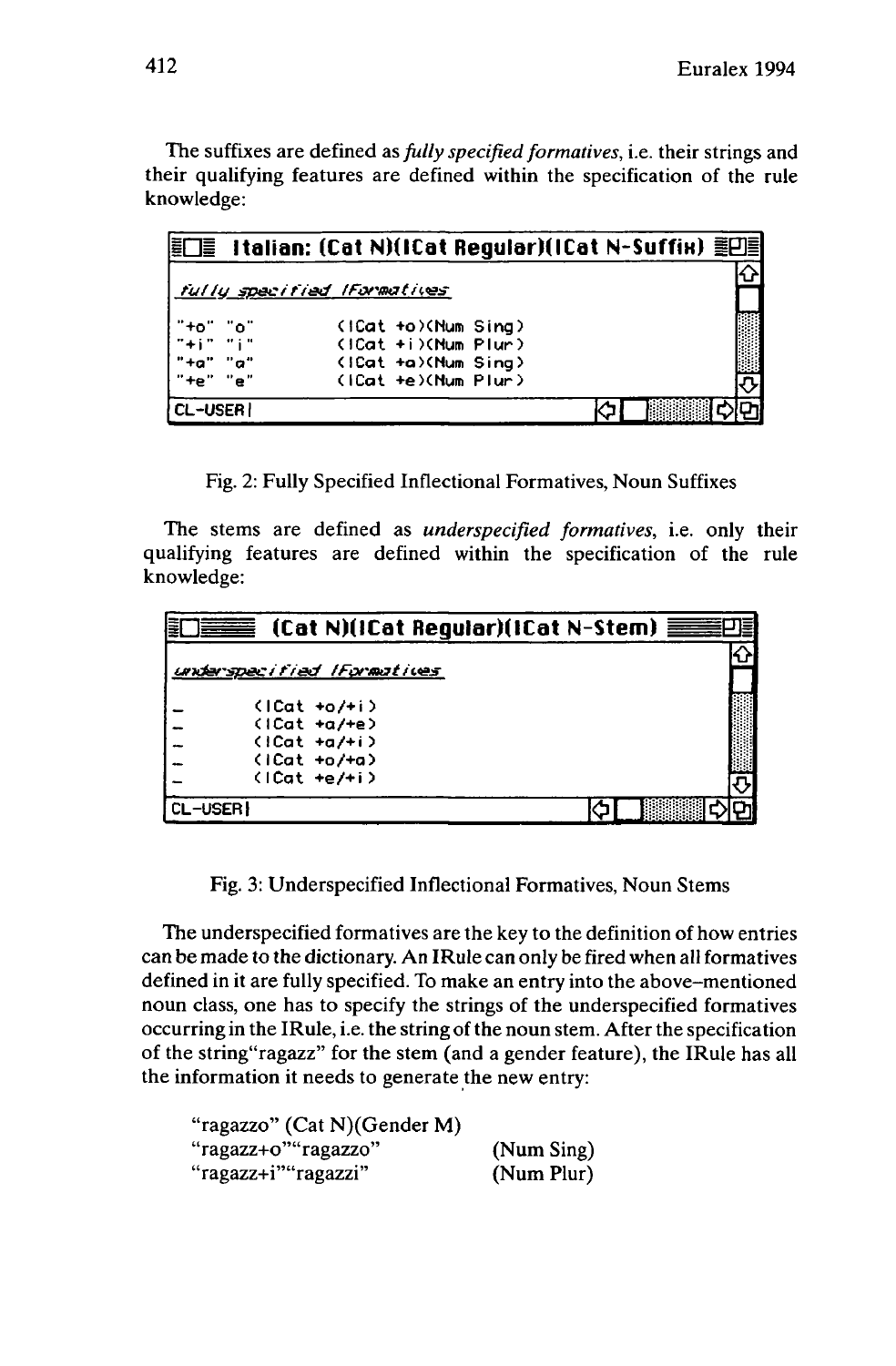The other regular noun lexeme classes are specified in a similar way. The most important ones are the  $+a/+e$ -class ('signora - signore'), the  $+e/+i$ -class ('studente – studenti') and the  $+a/+i$ -class ('problema – problemi'). Besides IRules for some minor lexeme classes like, e.g., invariable nouns ('il caffè <sup>i</sup> caffè') or compounds inflecting inside the wordform ('cassaforte casseforti' *safe-safes),* there are a few IRules for irregular nouns (e.g. 'uomo - uomini' *man* - *men;* 'bue - buoi' *ox - oxen).* These irregular nouns are specified as hard-coded entries.

Basically, the morphographic modifications connected with Italian noun inflection are handled by three String Rules and the introduction of three special lexical characters:

Stems ending in '-c' /k/ or '-g' /g/ are rewritten '-ch' and '-gh' when combined with a plural suffix '-e' or '-i':<br>
'fuoc-i' -> 'fuochi' (plural 'fuoc-i' -> 'fuochi' (plural of 'fuoco' *fire)* (plural of 'droga' *drug*)

With some stems, however, the insertion of the diacritic 'h' does not occur. They are specified with the special lexical characters  $C'$  and  $G'$ , which do not match the conditions formulated in the String Rule for the 'h'-insertion. By another String Rule they are rewritten 'c' and 'g' when mapped onto the surface representation:

'amiC-i' -> 'amici' (plural of 'amico' *friend).*

• Stems ending in unstressed or diacritic 'i' are rewritten without the 'i' when combined with  $-$ i': 'studi-i' -> 'studi' (plural of 'studio' *study)*

| 'studi-i' -> 'studi' | (plural of 'studio' study) |
|----------------------|----------------------------|
| 'baci-i' -> 'baci'   | (plural of 'bacio' kiss)   |

Stems ending in a stressed 'i' (not marked in orthography) keep it before '-i'. They are specified with the special character 'f that does not match the conditions formulated in the first String Rule. By a second String Rule 'f' is rewritten 'i' when mapped onto the surface representation:<br>'pendi-i' -> 'pendii' (plural of 'pendio' s

(plural of 'pendio' *slope*)

Stems of the +a/+e-class ending in '-ci' or '-gi' (diacritic 'i') preceded by a consonant are rewritten without the diacritic when combined with  $-$ e':

'spiaggi-e' -> 'spiagge' (plural of 'spiaggia' *beach)* (plural of 'camicia' *shirt*). Stems of the same orthographic shape but with a stressed 'i' are again specified with the lexical character 'i':

'liturgi-e' -> 'liturgie' (plural of 'liturgia' *liturgy).*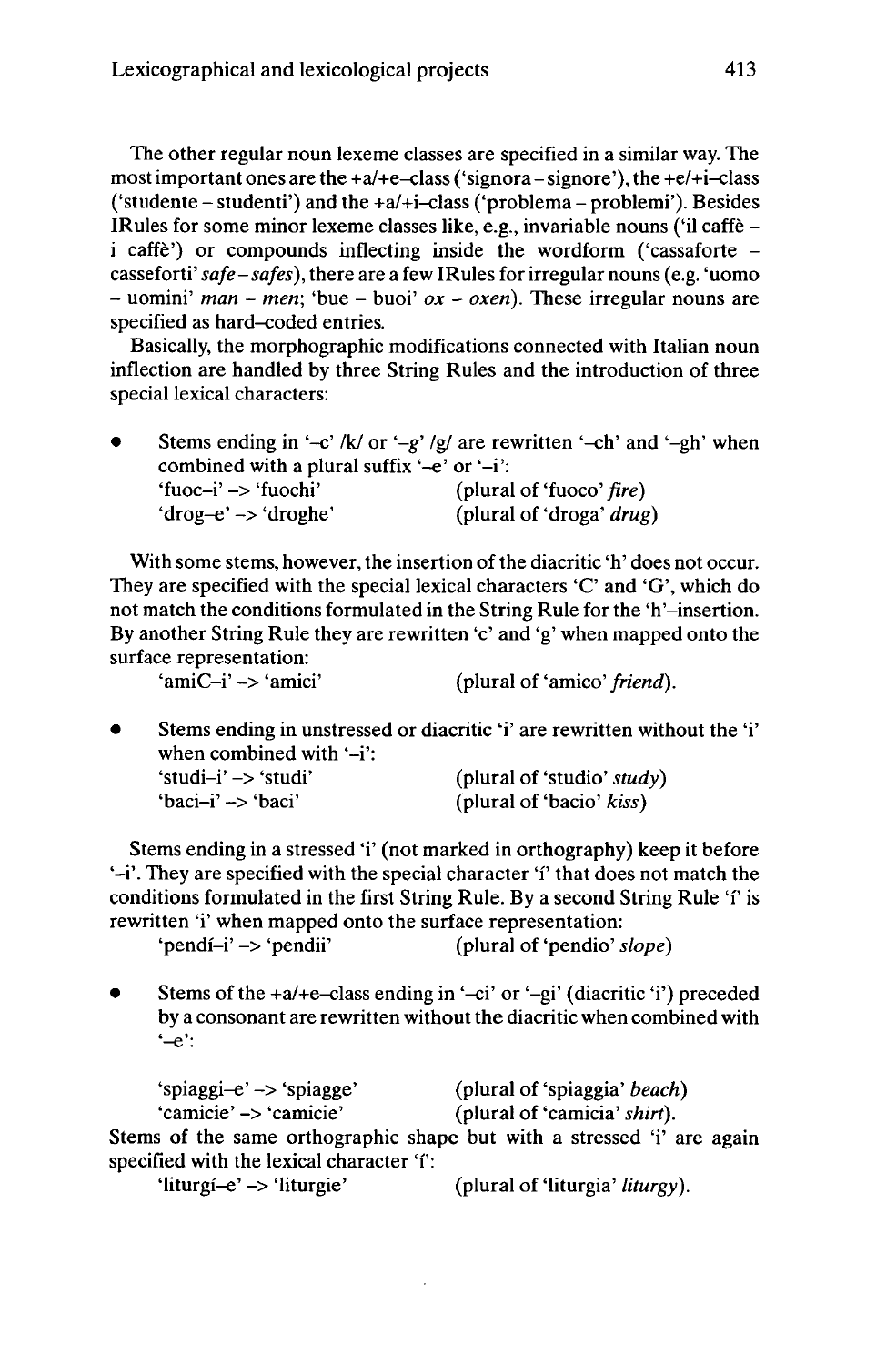For the specification of the Italian noun inflection, 21 IRules (6 of which for hard-coded entries) and 3 String Rules were needed.

# **2.2. Other parts ofspeech**

The lexeme classes of all other parts of speech are formalized analogously. IRules combine stems with the respective inflectional suffixes. Morphologically irregular lexemes are specified as hard-coded entries. Morphographic modifications are specified by String Rules. The lexeme classes of non-inflecting parts of speech like, e.g., prepositions and conjunctions are defined by IRules that specify an inflectional paradigm containing one single word form consisting of one single formative.

# **3. Word formation**

Word-Formation Rules (WFRules) define which Inflectional Formatives (IFormatives) out of which IRules can be combined with each other or with Word-Formation Formatives (WFFormatives) to new IFormatives of new lexemes.

# **3.1 Derivation**

Derivation is formalized by WFRules that combine IFormatives (usually stems) with WFFormatives (derivational affixes) to new stems belonging to new lexeme entries. All WFFormatives are defined within the specification ofthe rule knowledge as fully specified formatives. An example of a WFRule defining derivational processes is the following rule for the noun-to-noun derivation by suffixing:



Fig. 4: Regular Word-Formation Rule, Noun-to-Noun Suffixing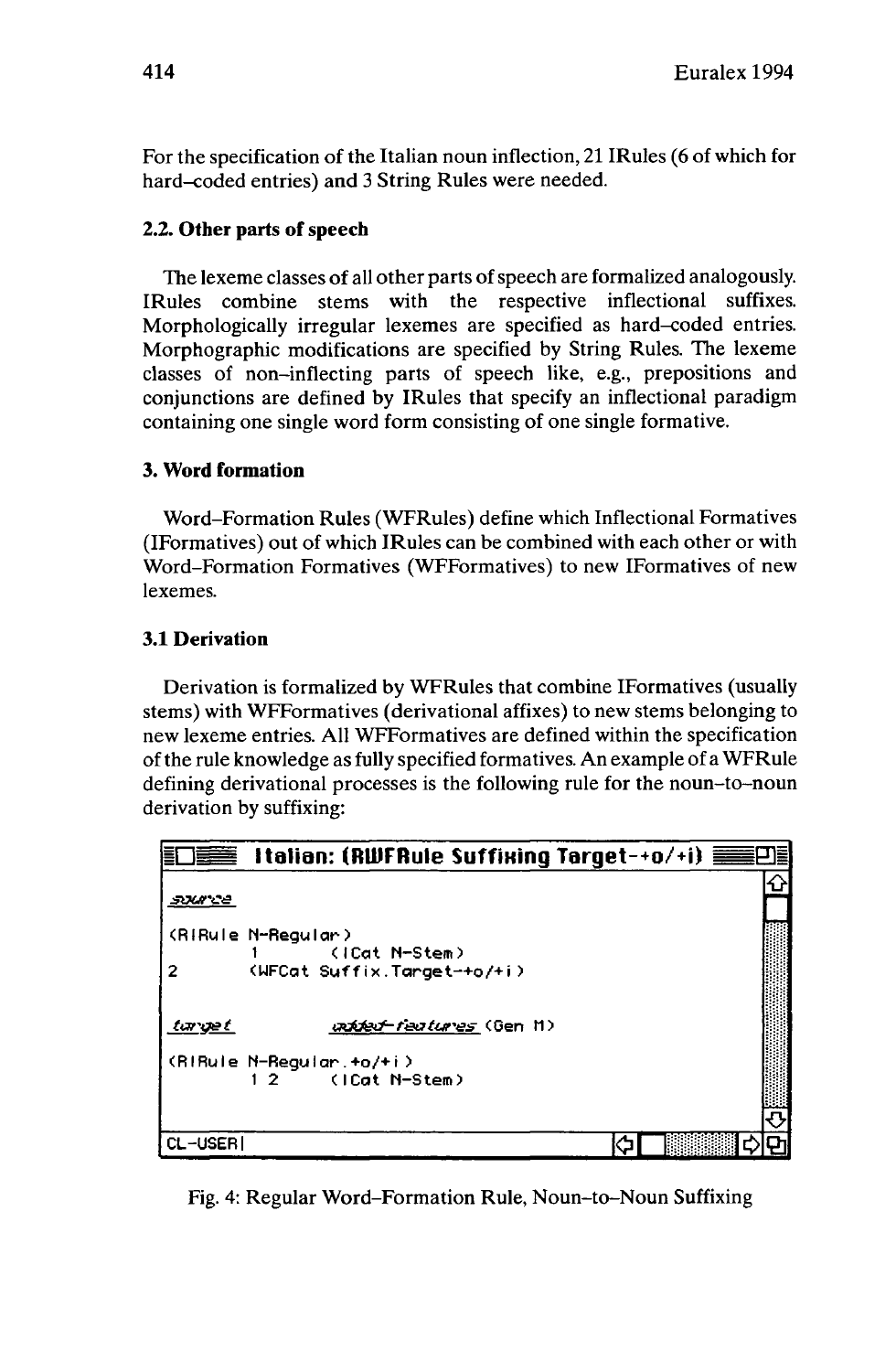A noun stem (ICat N-Stem) belonging to a lexeme class defined by any IRule for regular nouns (RIRule N-Regular) and a derivational suffix qualified by the feature set (ICat N-Suffix.Target-+o/+i) are combined in the order defined by the digits representing them under *target.* The combination is qualified as a noun stem belonging to the  $+o/+i$ -class. The target IRule, i.e. the IRule in which the new formative is entered, is the (RIRule N-Regular.+o/+i) described in Section 2.1.

When a new entry to the dictionary is made by the application of this WFRule, the stem of a regular noun (e.g. 'bibliotec' of 'biblioteca' *library)* and one of the the suffixes qualified by the requested feature set (e.g. '-ari') are combined to a new noun stem ('bibliotecari') that is entered into the target IRule. Since the noun stem is the only underspecified formative in this IRule, the specification of its string is the information needed for the IRule to be fired:

| "bibliotecario" (Cat N) (Gen M)   | librarian  |
|-----------------------------------|------------|
| "bibliotec–ari–o" "bibliotecario" | (Num Sing) |
| "bibliotec–ari–i""bibliotecari"   | (Num Plur) |

This illustrates that there are two ways of entering a new lexeme to the dictionary: 1) simple entries by direct *firing* of an IRule and 2) complex entries by indirect*firing* of an IRule through the firing of an WFRule.

The morphographic modifications occurring with suffixing are specified by String Rules. E.g.

All noun, adjective and verb stems ending in '-c' /k/ or '-g' /g/ are rewritten '-ch' and '-gh' when combined with a suffix beginning with 'e-' or 'i-':<br>'bosc-o'

```
\Rightarrow 'bosch-iv-o' (wood, forest > wooded, wood...)
'pieg-are' >'piegh-evol-e'(fold > foldable)
```
All noun, adjective and verb stems ending in '-c' /t|/ or '-g' /-dz, / are rewritten '-ci' or '-gi' when combined with a suffix beginning with 'a-',  $'o-'$  or  $'u-'$ :

```
'voc-e' >'voci-on-e' (voice > deep, strong voice)
'dolc-e' >'dolci-astr-o'(sweet > sweetish)
```
• All noun, adjective and verb stems ending in a diacritic or unstressed '-i' are rewritten without the final 'i' when combined with a suffix beginning with 'i-':

| 'doppi-o'      | $>$ 'dopp-ist-a' | (double > player in a doubles pair) |
|----------------|------------------|-------------------------------------|
| 'lasci-are' -> | 'lasc-it-o'      | (left > legacy)                     |

All derivational processes occurring in modern standard Italian have been formalized in a similar way. The derivation part of the specification is subdivided in ten units according to the parts of speech of the source entry and its derivative (N>N, N>A, A>N, A>A, V>N etc.). Within these units,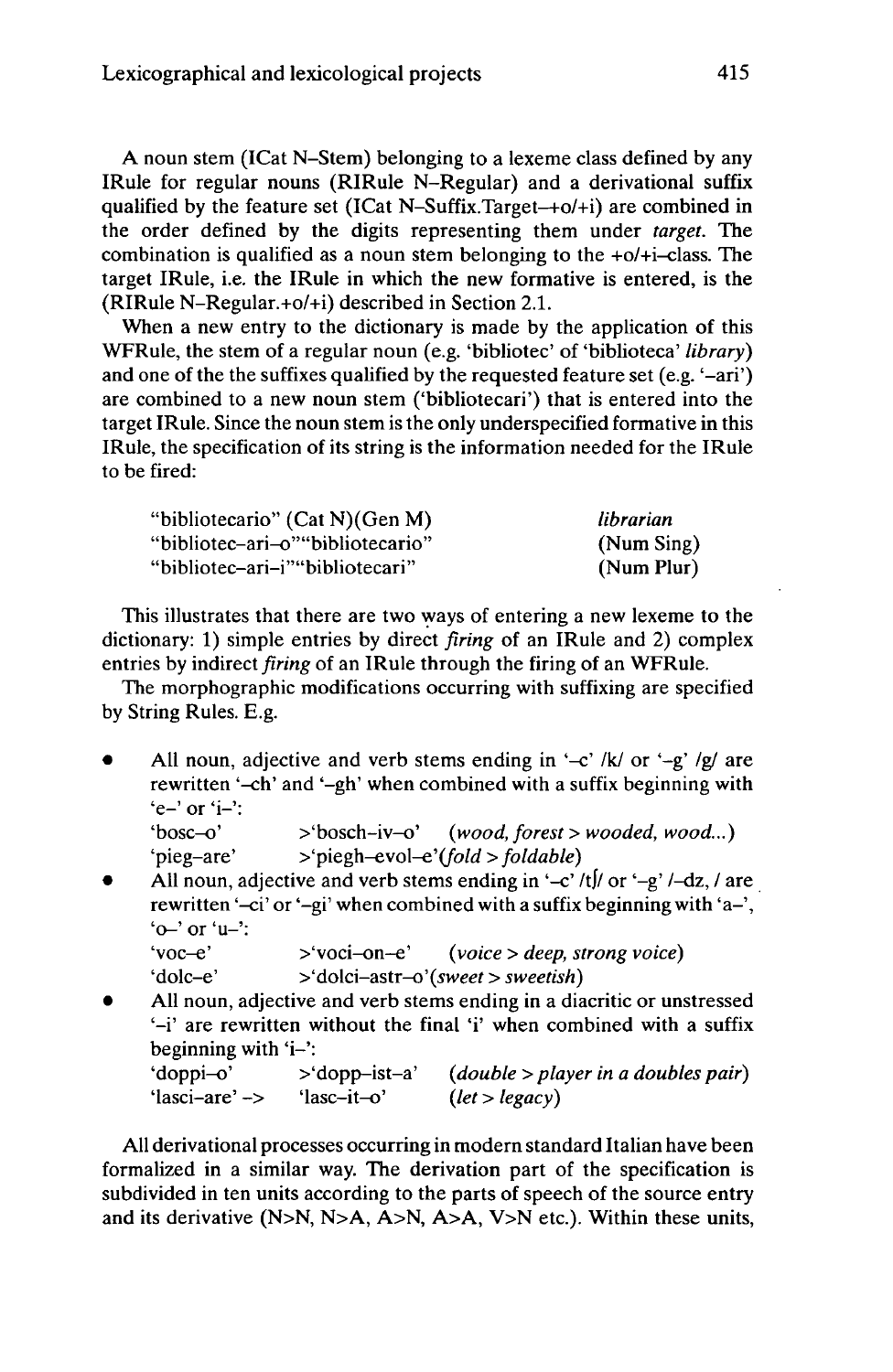rules are formulated for the different relevant types of processes like suffixing, prefixing and conversion (or zero derivation) as well as for the possible combinations between these types of processes (e.g. 'bianc-o > im-bianch-ire' *white <sup>&</sup>gt; whiten).* The specification of the individual rules is further affected by the inflectional class of the source entries and the derivatives, so that a total of 114 WFRules and 73 String Rules had to be formulated.

# **3.2. Compounding**

The Italian compounding is quite complex, too. The complexity is due to various interacting facts:

- Generally, not stems but full wordforms (including the inflectional suffixes) are combined.
- Compounds can be inflected by the modification of the inflectional suffix of the first element, the second element, both elements or none of the elements, depending on the relation between the two source lexemes (head and modifier, endocentric vs exocentric compounds, etc.).
- Depending on the degree of semantic fusion of the two elements (lexicalization of the compound), several kinds of formal fusion phenomena occur quite easily and can therefore be considered productive: e.g. the suffix of the first element is invariable even though the character of the compound requires it to be variable ('mezzogiorno' - 'mezzogiorni' *midday).*

In the specification of WFRules for compounding, a first distinction has to be made between 1) compounds that inflect inside the wordform, 2) compounds that inflect by modifying only the suffix of the second element and 3) invariable compounds. For the first group special IRules are formulated in which the new formatives are entered. They define an inflectional paradigm characterized by modifications inside the wordforms ('capostazione - capistazione' *Stationmaster).* The compounds of the second group can be inserted into the regular IRules because, modifying only the suffix at the right end of the wordform, they inflect like simple entries ('mezzogiorn-o - mezzogiorn-i' *midday).* The invariable compounds are entered into IRules for invariable lexemes ('il/ i portachiavi' *key ring(s)).*

Within these groups different types of WFRules have to be formulated according to the parts of speech the compounds are composed of (N+N, N+A, V+N, etc.). Since, generally, whole wordforms are combined, the specification of the source formatives has to include not only stems but suffixes as well. Therefore, the subgroups are further subdivided in WFRules defining the relevant possible combinations of inflectional class, gender (e.g. for the gender agreement between adjectives and nouns: 'mezzogiorno'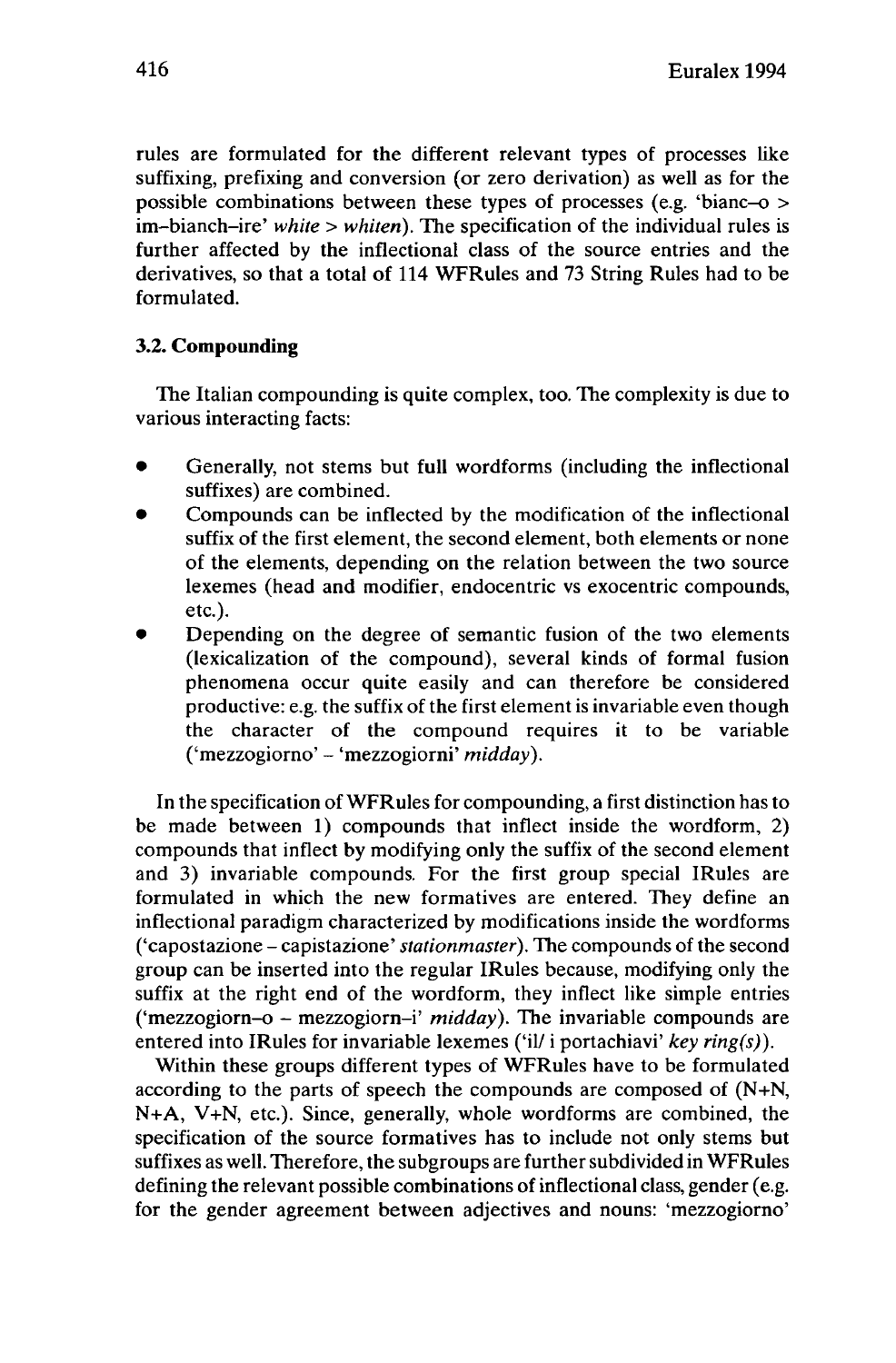*midday* vs 'mezzanotte' *midnight)* and number (e.g. for invariable compounds: 'coprifiamma' *flash hider* vs 'lanciafiamme' *flame-thrower*).

Proceeding in this way, all the productive compounding processes we could trace were specified by 37 WFRules  $(N+N: 4, N+A: 10, A+N: 9, A+A:$ 4, V+N: 10) and 6 String Rules.

### 4. Conclusions

The Word Manager formalism allowed to formalize all the productive inflectional and word-formation processes of contemporary standard Italian. Where the information in the consulted literature was incomplete or lacking (especially concerning morphographic phenomena connected with word formation) we tried to find regularities by examining a large number of examples. In this way, the formalism was not only used to formalize the morphological knowledge described in the grammars, but also to gain some new information on Italian morphology. It proved to be powerful enough to<br>cover the morphology — including the word formation — of a language with a great variety of forms like Italian. A total of 383 different rules (IRules, WFRules and String Rules) were formulated and implemented. Therefore, our specification is the at present most comprehensive implementation of morphological knowledge of the Italian language.

After the formalization of the Italian morphology, an equally comprehensive formalization of the morphology of German has been completed. The results are just as positive: the formalism proved to be powerful enough to cover the morphology of a Germanic language, including the complex phenomena connected with German composition. Smaller implementations of French, English and Dutch morphologies showed equally satisfying results (e.g. Brunner 1991, Garcia 1991, Gregorio 1993, Gupta 1989).

#### 5. Prospects

The Italian and German databases are being tested and prepared for the construction of large morphological dictionaries. A new tool—called *Phrase Manager* — has been added to the Word Manager formalism. It allows the formalization, registration and the recognition of multi-word-units. In our definition, multi-word-units are  $-$  roughly speaking  $-$  lexical units consisting of more than one orthographic word. On the basis of the information stored in a Word Manager database, all kinds of multiword-units, from analytical inflectional forms like 'have been', 'werde gehen', etc. to idiomatic expressionslike the well-known 'to kick the bucket', can be captured with all their morphosyntactic modifications. The prototype version of Phrase Manager has recently been completed (Pedrazzini 1994) and is currently being tested on all kinds of German and Italian idiomatic expressions.